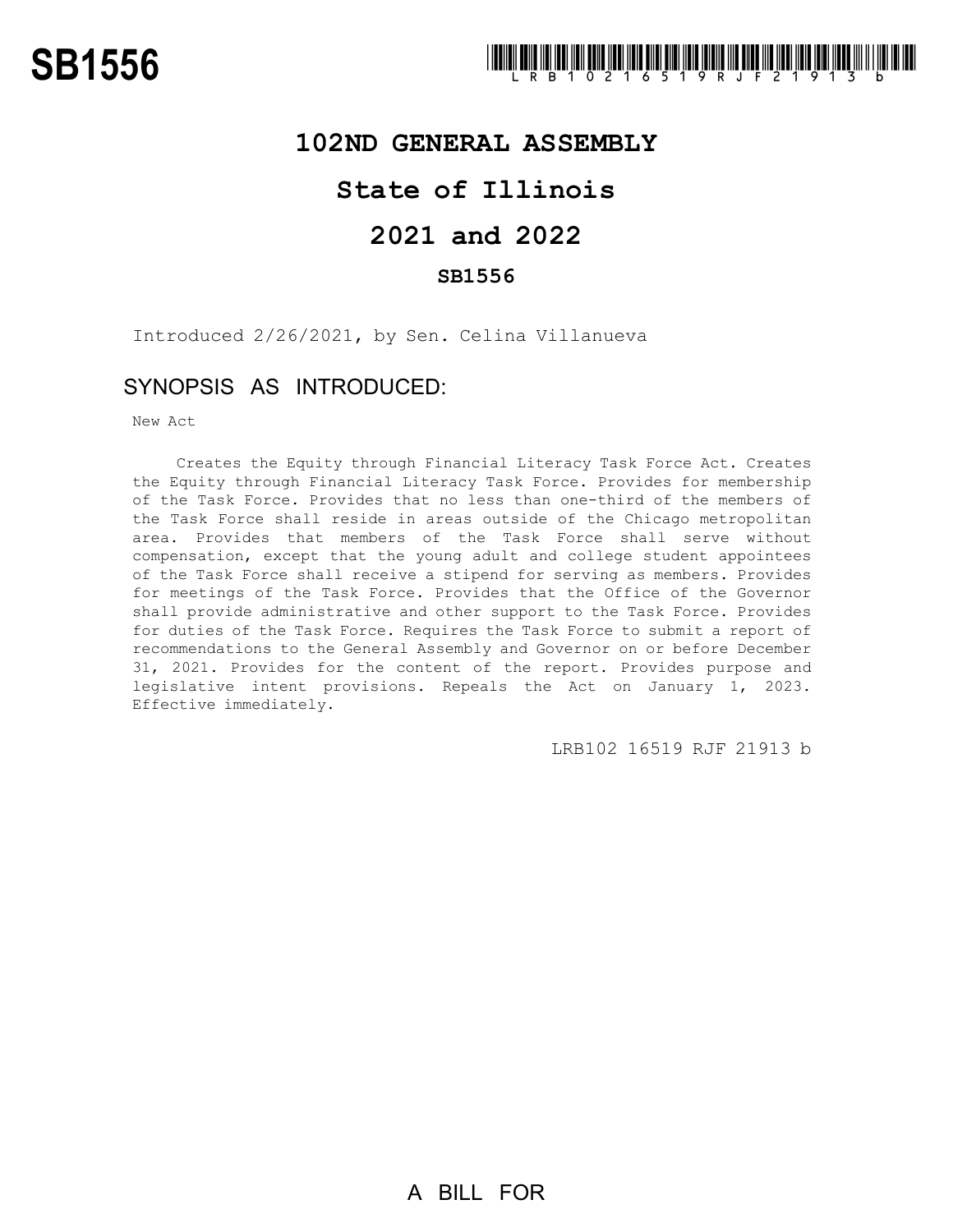1

AN ACT concerning State government.

#### **Be it enacted by the People of the State of Illinois, represented in the General Assembly:** 2 3

Section 1. Short title. This Act may be cited as the Equity through Financial Literacy Task Force Act. 4 5

Section 5. Purpose; legislative intent. 6

(1) Purpose. The purpose of the Equity through Financial Literacy Task Force is to develop recommendations for increasing the availability and uptake of financial education in our State's academic institutions. The Task Force's recommendations shall focus on efforts that will reduce economic disparities among socioeconomic groups that are caused by disparate access to financial education. 7 8 9 10 11 12 13 14

(2) Legislative intent. It is the intent of the General Assembly through enactment of this Act that all young adults who graduate from a public secondary or postsecondary school in this State should be able to: (i) demonstrate competence in managing their finances; (ii) identify and avoid fraud, predatory financial practices, and identity theft; (iii) navigate the terminology associated with on-boarding documents, including, but not limited to, tax documents, life insurance policies, health 15 16 17 18 19 20 21 22 23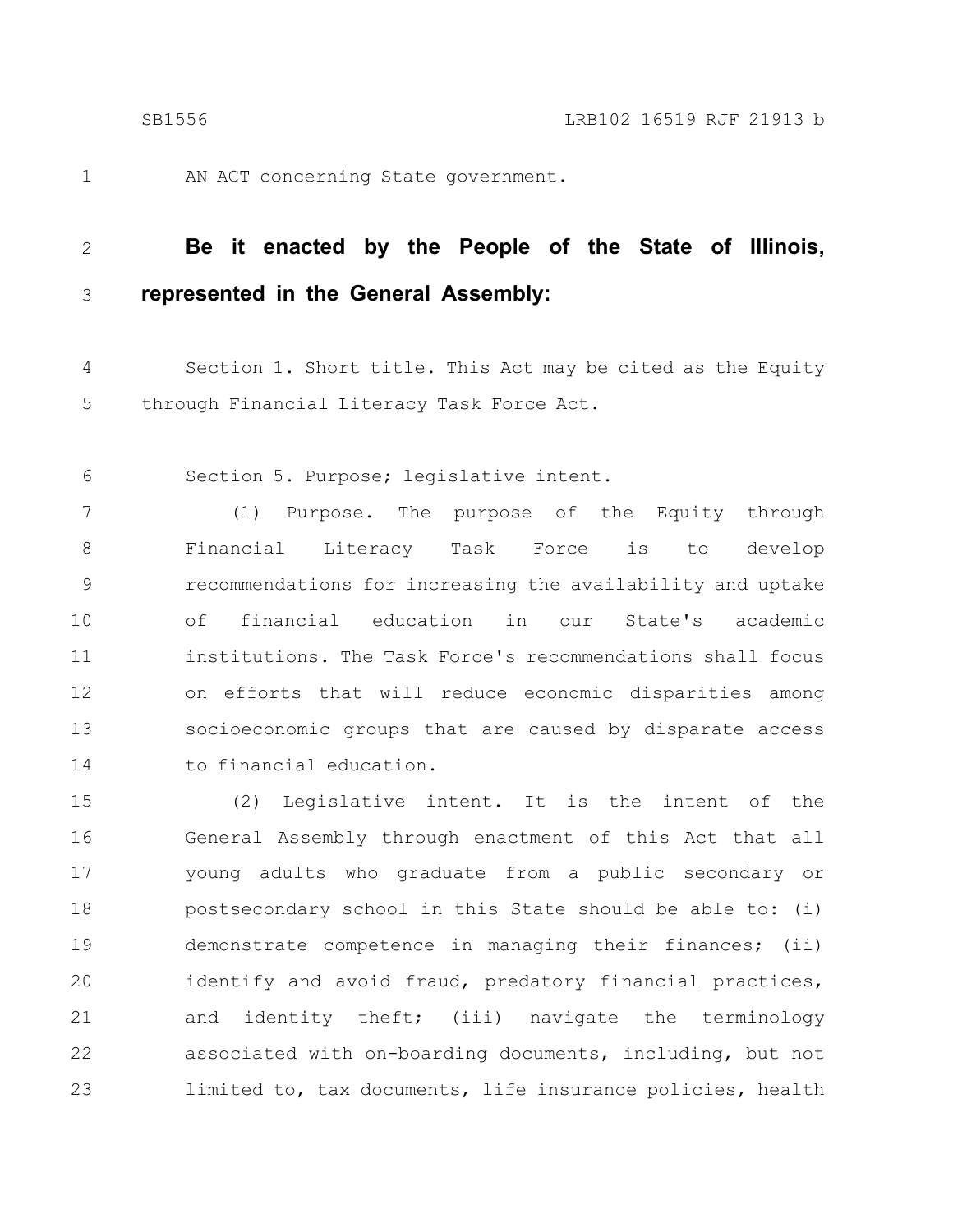insurance plans, and retirement plan options; (iv) understand the lending process and the importance of strong credit; (v) understand the basics of investing in the stock market; and (vi) display an awareness of the cost and benefits of credit and compounding interest. 1 2 3 4 5

Section 10. Equity through Financial Literacy Task Force. 6

(a) There is hereby established the Equity through Financial Literacy Task Force. 7 8

(b) The Task Force shall consist of the following members:

(1) one first-generation college student appointed by the Governor; 10 11

(2) one graduating high school student appointed by the Governor; 12 13

(3) one employed young adult (age 18-34 years old) appointed by the Governor; 14 15

(4) one representative from a bank or credit union appointed by the Governor; 16 17

(5) one representative from a nonprofit community organization that serves young adults appointed by the Governor; 18 19 20

(6) one representative from a financial education nonprofit community organization appointed jointly by the Speaker of the House of Representatives and the President of the Senate; 21 22 23 24

25

9

(7) one accountant appointed jointly by the Speaker of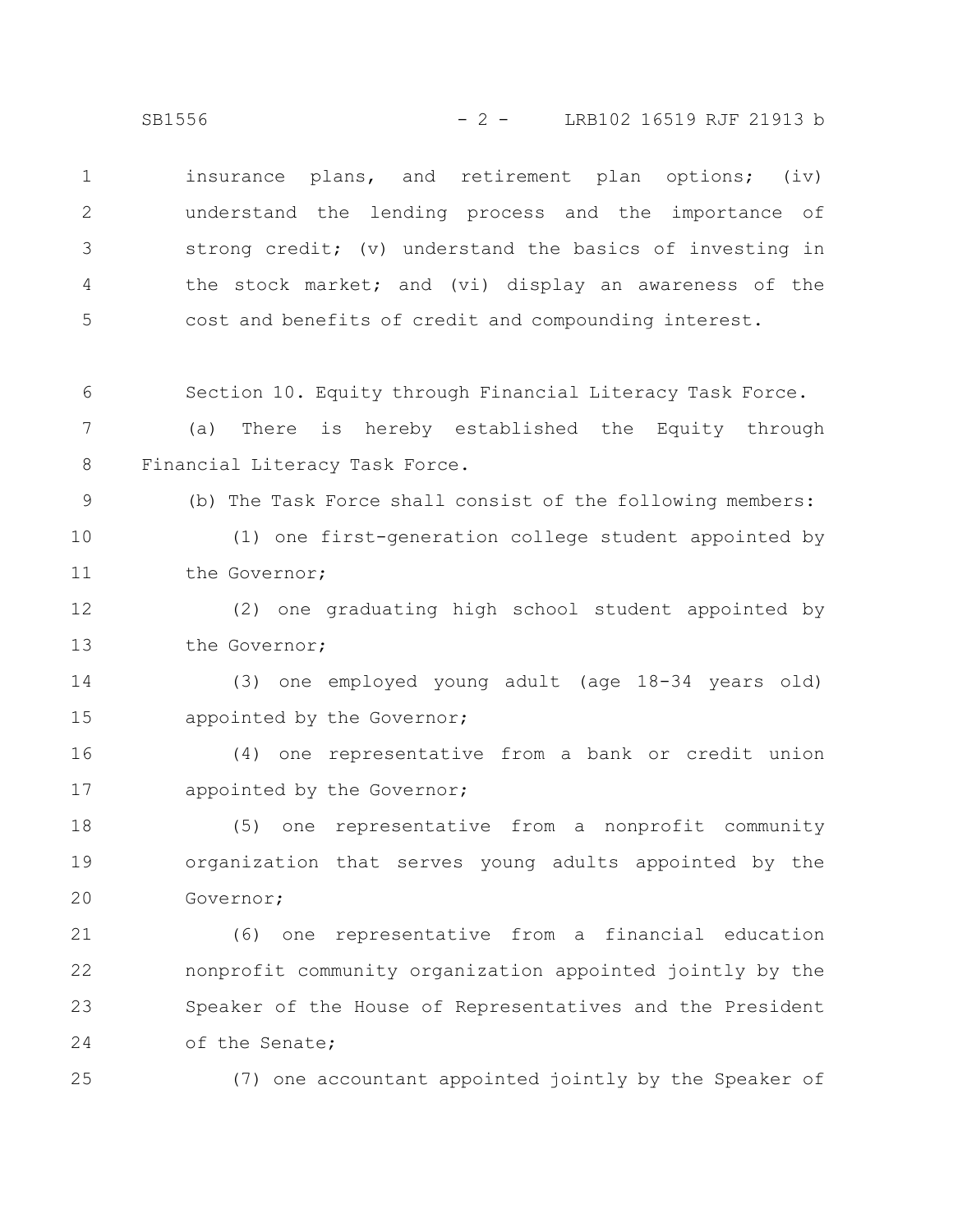the House of Representatives and the President of the Senate; 1 2

(8) one professor or staff member that teaches financial capacity at an Illinois public institution of higher education appointed jointly by the Speaker of the House of Representatives and the President of the Senate; 3 4 5 6

(9) one professor or staff member that teaches financial capacity at an Illinois public high school appointed jointly by the Speaker of the House of Representatives and the President of the Senate; 7 8 9 10

(10) one representative from the Society for Human Resource Management nominated by the Society for Human Resource Management and appointed by the Governor; 11 12 13

(11) one representative from the Illinois School Counselors Association nominated by the President of the Illinois School Counselors Association and appointed by the Governor; 14 15 16 17

(12) one representative from the Illinois School Assistance Commission appointed by the Executive Director of the Commission; 18 19 20

(13) one representative from the Illinois Community College Board appointed by the Executive Director of the Board; 21 22 23

(14) one representative from the Illinois Board of Higher Education appointed by the Executive Director of the Board; and 24 25 26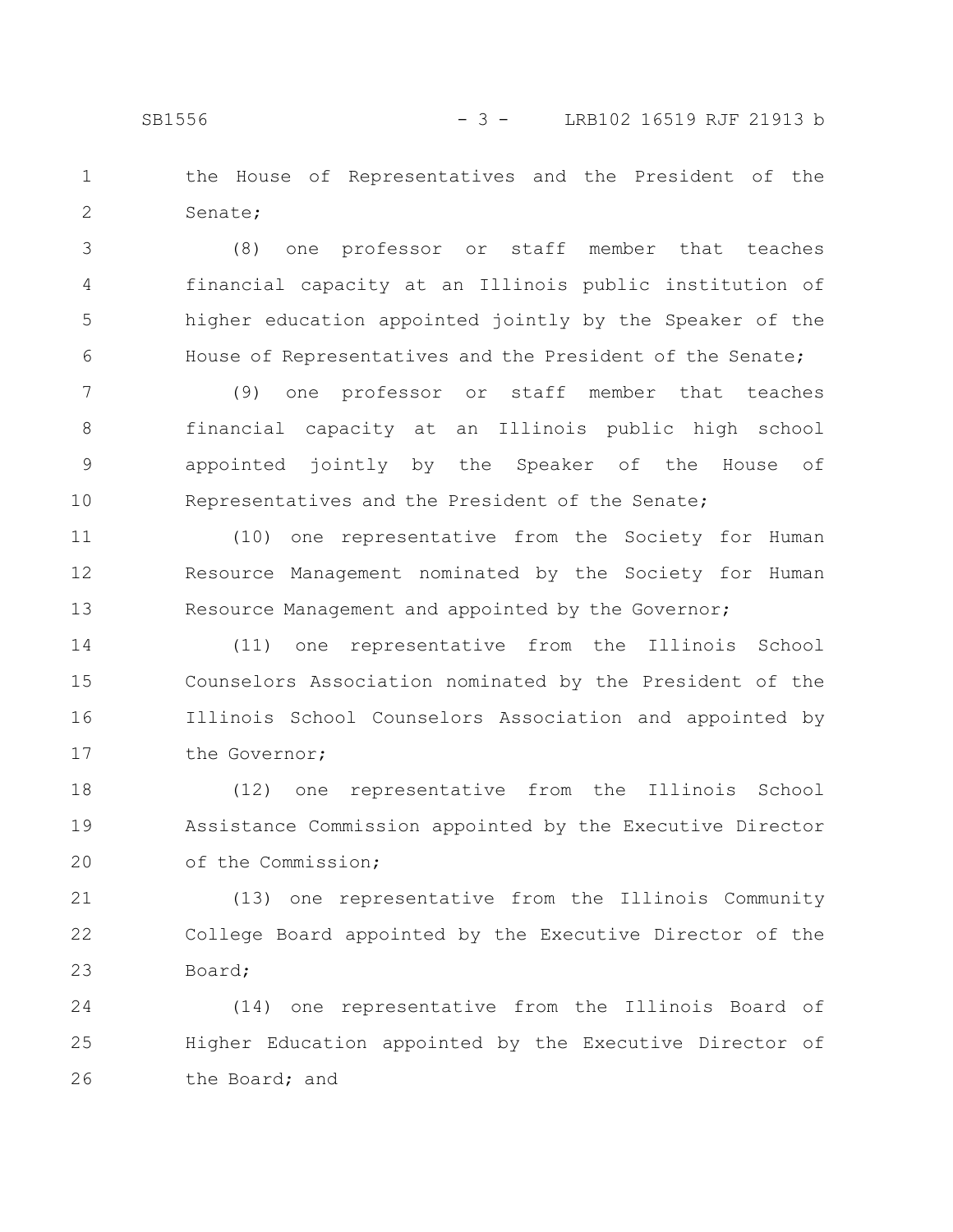SB1556 - 4 - LRB102 16519 RJF 21913 b

(15) one representative from the Office of the State Treasurer appointed by the State Treasurer. 1 2

3

4

5

(c) The Speaker of the House of Representatives and the President of the Senate shall each choose one of their joint appointees to serve as co-chairpersons of the Task Force.

(d) No less than one-third of the members of the Task Force shall reside in areas outside of the Chicago metropolitan area. 6 7 8

(e) Members of the Task Force shall serve without compensation, except that the young adult and college student appointees of the Task Force shall receive a stipend for serving as members. 9 10 11 12

(f) The Task Force shall hold its first meeting within 60 after the effective date of this Act, and shall meet at least 4 times during the duration of the Task Force. 13 14 15

(g) The Office of the Governor shall provide administrative and other support to the Task Force. 16 17

Section 15. Duties; report. 18

(a) The primary duty of the Task Force shall be to study and identify best practices for increasing the financial capacity of Illinois young adults, and any other related matters. 19 20 21 22

(b) Based upon its findings, the Task Force shall submit a report of recommendations to the General Assembly and Governor that outlines the policies, curriculum, and funding needed to 23 24 25